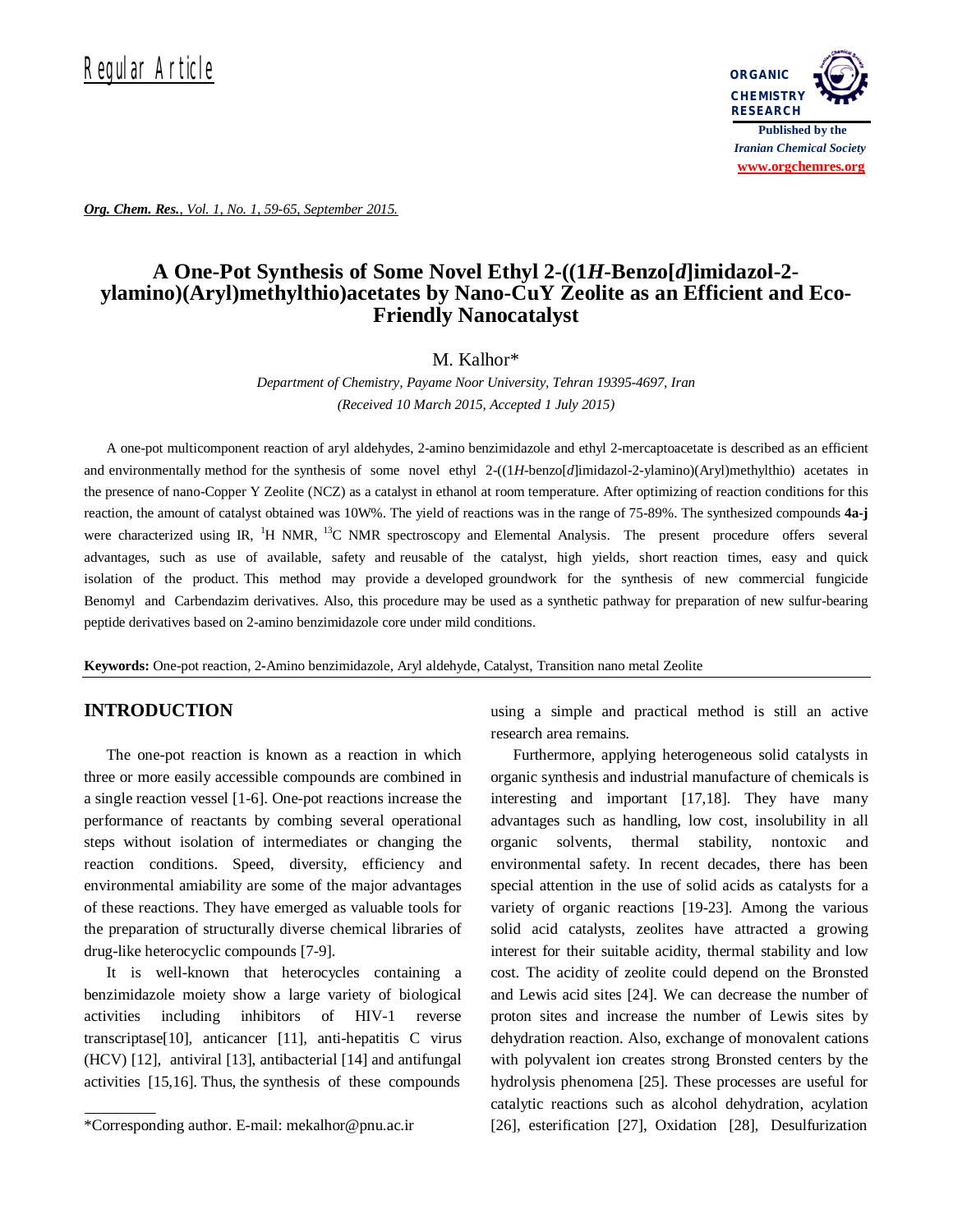[29] and cyclization [30,31].

In view of these points, and in continuation of our studies on the development of new methods for the synthesis of heterocyclic compounds [31,32], benzimidazole derivatives (one-pot synthesis by homogeneous catalyst) in particular [33], we report a clean and facile synthetic procedure for preparation of ethyl 2-((1*H*-benzo[*d*]imidazol-2-ylamino)(Aryl) methylthio)acetates, using Cu-Y zeolite as an efficient nano-catalyst.

## **EXPERIMENTAL**

#### **General Information**

 ${}^{1}$ H NMR and  ${}^{13}$ C NMR spectra were recorded on Brucker spectrophotometer (300 and 500 MHz) in DMSO $d_6$  using Me<sub>4</sub>Si as an internal standard. IR spectra were performed on a JASCO FT-IR 4200-A spectrophotometer. Microanalyses were performed by the Elemental Analyzer (Elemental, Vario EL II). Reaction progress was routinely monitored by thin layer chromatography (TLC) using silica gel  $F_{254}$  aluminum sheets (Merck). All chemicals were used as obtained without further purification.

#### **Preparation of Nano-CuY Zeolite Catalyst**

The NaY zeolite was synthesized with molar ratio: 16 NaOH: 1 Al(OH)<sub>3</sub>: 15 SiO<sub>2</sub>: 320 H<sub>2</sub>O in our laboratory [34] and then, 200 ml of 0.01 M solution of metal salt  $(CuCl<sub>2</sub>.2)$ H2O) was added to 2.0 g of NaY Zeolite in a 250 ml flask. The mixture was stirred for 24 h and filtered. The obtained solid was washed with water until a colorless filtrate was observed. Then, 0.2 g of Cu-Y zeolite was put under ultrasound for 1 h to give nano size [31]. The catalyst was used without further purification.

#### **General Procedure for the Preparation of 4a-j**

To a mixture of 2-amino benzimidazole (1 mmol), ethyl 2-mercaptoacetate (1.2 mmol) and corresponding aromatic aldehyde (1 mmol) in ethanol (3 ml), nano-CuY Zeolite (10%W) was added and the reaction mixture stirred at room temperature for desired time as shown in Table 2. After completion of the reaction, the used catalyst was collected by filtration and cold water was added to the filtrate to give the product. Then, the solid product was filtered and washed with cold ethanol/water to give the compounds **4a-j**. In

some cases, for further purifications, the crude products were purified by recrystallization from  $EtOH/H<sub>2</sub>O$ .

**Ethyl 2-((1H-benzo[d]imidazol-2-ylamino)(phenyl) methylthio)acetate (4a).** White solid; IR (KBr):  $v_{\text{max}} =$ 3384, 3292 (NH), 3059, 2997 (C-H), 1703 (CO), 1627, 1568, 1458, 1315 (C=N, C=C), 1204 (OCH2), 1026, 727, 700 cm-1 ; <sup>1</sup>H NMR (500 MHz, DMSO-d6) *δH*: 1.07 (t, 3H, *J* = 7.10 Hz, CH<sub>3</sub>), 3.39 (d, 1H, *J* = 15.40 Hz, SCH<sub>2</sub>), 3.54 (d, 1H,  $J = 15.45$  Hz, SCH<sub>2</sub>), 3.99 (dd, 2H,  $J = 1.70$  Hz and *J* = 5.44 Hz, OCH<sub>2</sub>), 6.44 (s, 1H, CH), 6.88 (m, 2H, H-Ar), 7.16-7.18 (m, 2H, H-Ar), 7.26-7.31 (m, 1H, H-Ar), 7.36 (t, *J* = 7.40 Hz, 2H, H-Ar), 7.55-7.84 (m, 3H, H-Ar and NH), 9.45 (s, 1H, NH) ppm; <sup>13</sup>C NMR (125 MHz, DMSO-d<sub>6</sub>)  $\delta_C$ : 14.2, 33.4, 61.1, 61.2, 120.0, 122.4, 127.2, 128.3, 128.8, 129.9, 133.2, 140.3, 153.9, 170.2 ppm; Anal. Calcd. for  $C_{18}H_{19}N_3O_2S$ : C, 63.32; H, 5.61; N, 12.31; S, 9.39%; Found: C, 63.55; H, 5.60; N, 12.33; S, 9.37%.

**Ethyl 2-((1H-benzo[d]imidazol-2-ylamino)(2-chlorophenyl)methylthio)acetate (4b).** White solid; IR (KBr):  $v_{\text{max}} = 3389, 3306$  (NH), 2974 (C-H), 1712 (CO), 1629, 1562, 1462, 1402, 1311 (C=N, C=C), 1190 (OCH2), 1101, 1028, 731 (C-Cl) cm<sup>-1</sup>; <sup>1</sup>H NMR (300 MHz, DMSO-d<sub>6</sub>)  $δ<sub>H</sub>$ : 1.06 (t, *J* = 6.27 Hz, 3H, CH3), 3.48 (d, *J* = 15.12 Hz, 1H, SCH<sub>2</sub>), 3.60 (d,  $J = 15.69$  Hz, 1H, SCH<sub>2</sub>), 3.95 (br d, 2H, OCH2), 6.70 (s, 1H, CH), 6.90-7.78 (m, 8H, H-Ar), 7.93 (br, 1H, NH), 10.69 (s, 1H, NH) ppm, The NH protons disappeared upon  $D_2O$  addition. <sup>13</sup>C NMR (75 MHz, DMSO-d6) *δC*: 14.2, 33.5, 58.3, 61.3, 109.7, 115.7, 119.4, 120.6, 127.9, 128.6, 130.0, 131.9, 137.9, 153.7, 169.9 ppm; Anal. Calcd. for  $C_{18}H_{18}C1N_3O_2S$ : C, 57.52; H, 4.83; N, 11.18; S, 8.53 %; Found: C, 57.44; H, 4.91; N, 11.12; S, 8.63%.

**Ethyl 2-((1H-benzo[d]imidazol-2-ylamino)(3-chlorophenyl)methylthio) acetate (4c)**. White solid; IR (KBr):  $v_{\text{max}} = 3372, 3304$  (NH), 2981, 1712 (CO), 1628, 1566, 1456, 1309 (C=N, C=C), 1192 (OCH2), 1030, 743 (C-Cl), 708 cm-1 ; <sup>1</sup>H NMR (500 MHz, DMSO-d6) *δH* 1.07 (t, 3H, *J* = 7.10 Hz, CH<sub>3</sub>), 3.42 (d, 1H, *J* = 15.50 Hz, SCH<sub>2</sub>), 3.55 (d, 1H,  $J = 15.50$  Hz, SCH<sub>2</sub>), 3.98 (dd, 2H,  $J = 3.65$  and  $J =$ 5.15 Hz, OCH2), 6.42 (s, 1H, CH), 6.89-6.90 (m, 2H, H-Ar), 7.16-7.20 (m, 2H, H-Ar), 7.36-7.51 (m, 3H, H-Ar), 7.63 (s, 1H, H-Ar), 7.85 (br, 1H, NH), 10.75 (br, 1H, NH) ppm; <sup>13</sup>C NMR (125 MHz, DMSO-d<sub>6</sub>)  $\delta_c$ : 14.2, 33.4, 60.5, 61.3, 126.0, 127.0, 128.2, 129.1 130.7, 132.7, 133.5, 142.9, 153.8,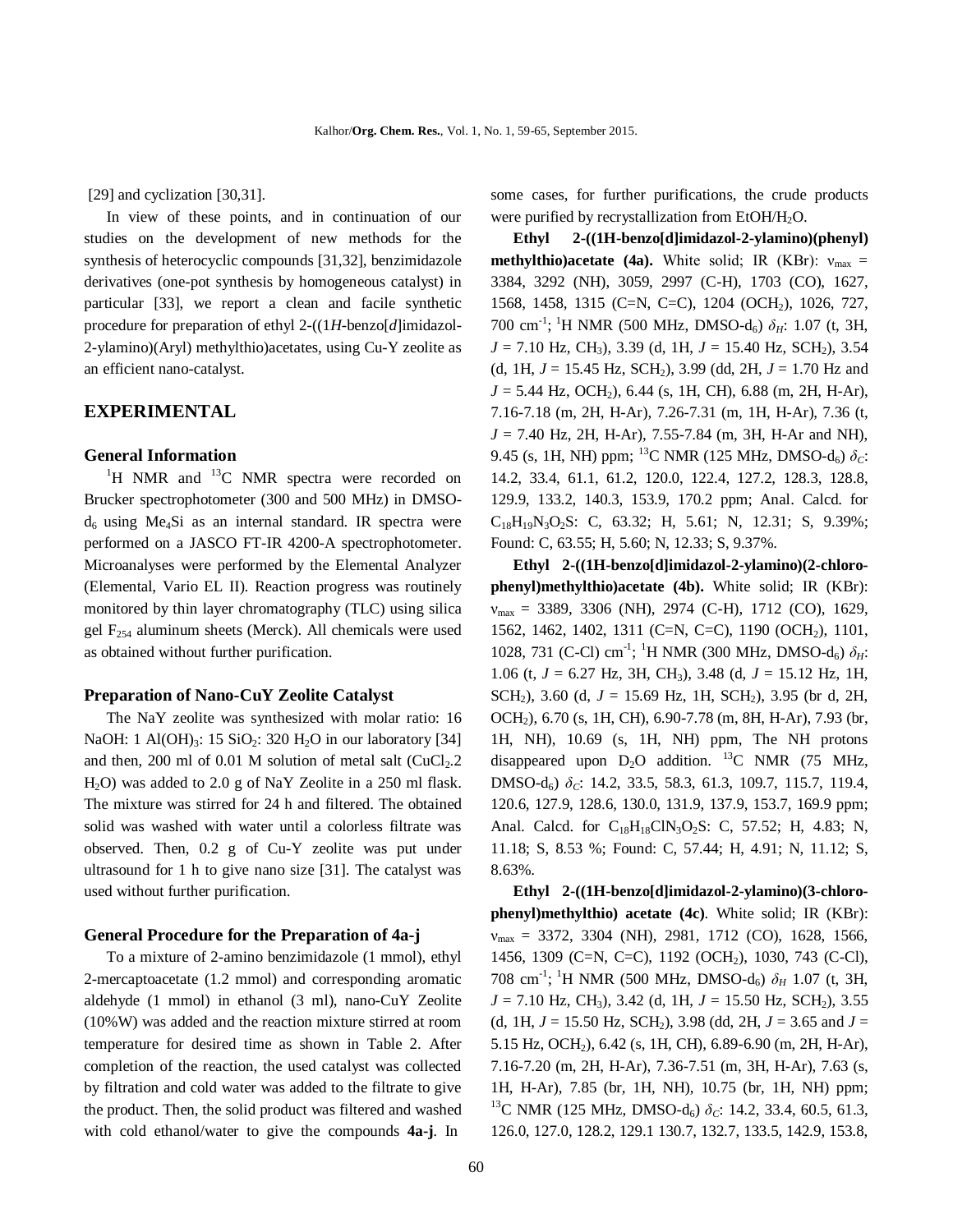164.2, 170.0 ppm; Anal. Calcd. for  $C_{18}H_{18}C1N_3O_2S$ : C, 57.52; H, 4.83; N, 11.18; S, 8.53 %; Found: C, 58.04; H, 4.94; N, 11.09; S, 8.63 %.

**Ethyl 2-((1H-benzo[d]imidazol-2-ylamino)(4-chlorophenyl)methylthio)acetate (4d).** White solid; IR (KBr):  $v_{\text{max}} = 3327, 3121$  (NH), 2984 (C-H), 1724 (CO), 1629, 1577, 1461, 1404, 1300 (C=N, C=C), 1190 (OCH2), 1014, 733 cm-1 ; <sup>1</sup>H NMR (300 MHz, DMSO-d6) *δH*: 1.05 (br t, 3H, CH<sub>3</sub>), 3.44 (br t, 2H, SCH<sub>2</sub>), 3.97 (brs, 2H, OCH<sub>2</sub>), 6.42 (s, 1H, CH), 6.89-7.56 (m, 8H, H-Ar), 8.07 (s, 1H, NH), 10.76 (br, 1H, NH) ppm; <sup>13</sup>C NMR (75 MHz, DMSO-d<sub>6</sub>)  $\delta_c$ : 14.2, 33.3, 60.4, 61.2, 119.9, 128.8, 129.7, 131.5, 132.8, 139.4, 153.8, 164.5, 170.1 ppm; Anal. Calcd. for  $C_{18}H_{18}C_{18}O_2S$ : C, 57.52; H, 4.83; N, 11.18; S, 8.53 %; Found: C, 57.50; H, 4.73; N, 11.26; S, 8.49%.

**Ethyl 2-((1H-benzo[d]imidazol-2-ylamino)(4-nitrophenyl)methylthio)acetate (4e).** Yellow solid; IR (KBr):  $v_{\text{max}} = 3321, 3109$  (NH), 3022, 2991 (C-H), 1730 (CO), 1583, 1465, 1346, 1302 (C=N, C=C), 1167 (OCH2), 733 cm-1 ; <sup>1</sup>H NMR (300 MHz, DMSO-d6) *δH*: 1.06 (t, *J* = 7.08 Hz, 3H, CH<sub>3</sub>), 3.48 (d, *J* = 15.66 Hz, 1H, SCH<sub>2</sub>), 3.61 (d, *J* = 15.60 Hz, 1H, SCH<sub>2</sub>), 3.97 (q, *J* = 6.94 Hz, 2H, OCH<sub>2</sub>), 6.54 (s, 1H, CH), 6.90-7.19 (m, 4H, H-Ar), 7.82 (d, *J* = 8.40, 2H, H-Ar), 8.02 (s, 1H, NH), 8.25 (d, *J* = 8.31 Hz, 2H, H-Ar), 10.84 (s, 1H, NH) ppm, The NH protons disappeared upon D<sub>2</sub>O addition. <sup>13</sup>C NMR (75 MHz, DMSO-d<sub>6</sub>)  $\delta_c$ : 14.2, 33.3, 40.5, 61.8, 112.0, 120.9, 124.1, 124.5, 128.4, 131.0, 147.4, 153.1, 170.5 ppm; Anal. Calcd. for  $C_{18}H_{18}N_4O_4S$ : C, 55.95; H, 4.70; N, 14.50; S, 8.30%; Found: C, 55.84; H, 4.78; N, 14.53; S, 8.25%.

**Ethyl 2-((1H-benzo[d]imidazol-2-ylamino)(4-bromophenyl)methylthio)acetate (4f).** Yellow solid; IR (KBr):  $v_{\text{max}} = 3333, 3121$  (NH), 3005 (C-H), 1722 (CO), 1585, 1402, 1300, 1188 (OCH<sub>2</sub>), 733 cm<sup>-1</sup>; <sup>1</sup>H NMR (300 MHz, DMSO-d<sub>6</sub>)  $\delta$ <sup>H</sup>: 1.06 (br d, 3H, CH<sub>3</sub>), 3.38 (brq, 2H, SCH<sub>2</sub>), 3.85 (brd, 2H, OCH2), 6.4 (s, 1H, CH), 6.88-7.98 (m, 7H, H-Ar and NH), 10.80 (br, 1H, NH) ppm;  $^{13}$ C NMR (75 MHz, DMSO-d<sub>6</sub>)  $\delta$ <sub>C</sub>: 14.2, 33.3, 60.5, 61.2, 112.8, 120.0, 121.3, 129.4, 131.7, 132.6, 139.7, 153.8, 170.1 ppm; Anal. Calcd. for  $C_{18}H_{18}BrN_3O_2S$ : C, 51.43; H, 4.32; N, 10.00; S, 7.63 %; Found: C, 51.40; H, 4.38; N, 9.93; S, 7.54 %.

**Ethyl 2-((1H-benzo[d]imidazol-2-ylamino)(4-methylphenyl)methylthio)acetate (4g).** Yellow solid; IR (KBr):  $v_{\text{max}} = 3324$ , (NH), 3053, 2989 (C-H), 1725 (CO), 1628,

1601, 1574, 1524, 1464 (C=N, C=C), 1296 (OCH2), 1174, 1040, 735 cm<sup>-1</sup>; <sup>1</sup>H NMR (500 MHz, DMSO-d<sub>6</sub>)  $δ<sub>H</sub>$ : 1.06 (t, 3H, *J* = 7.10 Hz, CH3), 2.41 (s, 3H, Me), 3.35 (d, 1H, *J* = 15.40 Hz, SCH<sub>2</sub>), 3.50 (d, 1H,  $J = 15.40$  Hz, SCH<sub>2</sub>), 3.97 (q, *J* = 5.55 Hz, 2H, OCH2), 6.88 (s, 1H, CH), 7.15-7.19 (m, 3H, H-Ar), 7.38-7.43 (m, 3H, H-Ar), 7.71 (br, 1H, NH), 7.94 (d,  $J = 8.00$  Hz, 2H, H-Ar), 9.39 (s, 1H, NH) ppm; <sup>13</sup>C NMR (125 MHz, DMSO-d<sub>6</sub>)  $\delta$ <sub>C</sub>: 14.3, 21.8, 33.4, 60.9, 61.2, 120.0, 122.3, 127.0, 129.3, 130.0, 130.1, 133.0, 143.6, 165.6 ppm; Anal. Calcd. for  $C_{19}H_{21}N_3O_2S$ : C, 64.20; H, 5.96; N, 11.82; S, 9.02 %; Found: C, 63.45; H, 5.98; N, 11.79; S, 9.03 %.

**Ethyl 2-((1H-benzo[d]imidazol-2-ylamino)(4 methoxyphenyl)methylthio) acetate (4h)**. Yellow solid; IR (KBr):  $v_{\text{max}} = 3335, 3119$  (NH), 3065, 2980 (C-H), 1723 (CO), 1599, 1578, 1526, 1464, 1381 (C=N, C=C), 1297, 1250, 1185 (OCH<sub>2</sub>, C-O), 1032, 836, 745 cm<sup>-1</sup>; <sup>1</sup>H NMR (500 MHz, DMSO-d<sub>6</sub>)  $\delta$ <sub>H</sub>: 1.20 (t, 3H,  $J = 7.00$  Hz, CH<sub>3</sub>), 3.71 (d, 1H, *J* = 15.10 Hz, SCH2), 3.87 (s, 4H, SCH2, OMe), 4.10 (dd,  $J = 7.05$  Hz,  $J = 7.65$  Hz, 2H, OCH<sub>2</sub>), 6.80 (brs, 1H, CH), 7.11-7.15 (m, 4H, H-Ar), 7.40-7.54 (m, 2H, H-Ar), 8.01 (d, *J* = 8.10, 2H, H-Ar), 9.36 (s, 1H, NH), 10.53 (br, 1H, NH) ppm; <sup>13</sup>C NMR (125 MHz, DMSO-d<sub>6</sub>)  $\delta_c$ : 14.5, 38.4, 56.0, 60.9, 95.9, 115.1, 118.8, 119.1, 122.0, 122.2, 128.4, 131.9, 163.5, 164.9 ppm; Anal. Calcd. for  $C_{19}H_{21}N_3O_3S$ : C, 61.44; H, 5.70; N, 11.31; S, 8.63%; Found: C, 61.61; H, 5.73; N, 11.34; S, 8.56%.

**Ethyl 2-((1H-benzo[d]imidazol-2-ylamino)(2 hydroxyphenyl)methylthio)acetate (4i)** Yellow solid; IR (KBr):  $v_{\text{max}} = 3391, 3291$  (NH, OH), 3016, 2970 (C-H), 1705 (CO), 1587, 1535, 1533, 1465, 1384 (C=N, C=C), 1194 (OCH<sub>2</sub>), 1109, 727 cm<sup>-1</sup>; <sup>1</sup>H NMR (300 MHz, DMSOd6) *δH*: 1.04 (t, *J* = 6.84 Hz, 3H, CH3), 3.42 (d, *J* = 15.12 Hz, 1H, SCH2), 3.55 (d, *J* = 15.24 Hz, 1H, SCH2), 3.95 (dd, 2H, OCH2), 6.62 (s, 1H, CH), 6.80-7.58 (m, 10H, H-Ar, NH and OH), 10.59 (br, 1H, NH) ppm, The NH and OH protons disappeared upon  $D_2O$  addition; <sup>13</sup>C NMR (75 MHz, DMSO-d6) *δC*: 14.2, 33.7, 56.8, 61.1, 116.4, 119.4, 120.1, 126.7, 127.9, 129.4, 132.8, 154.4, 161.0, 165.9, 170.3 ppm; Anal. Calcd. for C<sub>18</sub>H<sub>19</sub>N<sub>3</sub>O<sub>3</sub>S: C, 60.49; H, 5.36; N, 11.76; S, 8.97%; Found: C, 60.58; H, 5.42; N, 11.64; S, 8.95%.

**Ethyl 2-((1H-benzo[d]imidazol-2-ylamino) (5-bromo-2-hydroxyphenyl)methylthio) acetate (4j).** Yellow solid; IR (KBr):  $v_{\text{max}} = 3385, 3296$  (NH, OH), 3016, 2980 (C-H),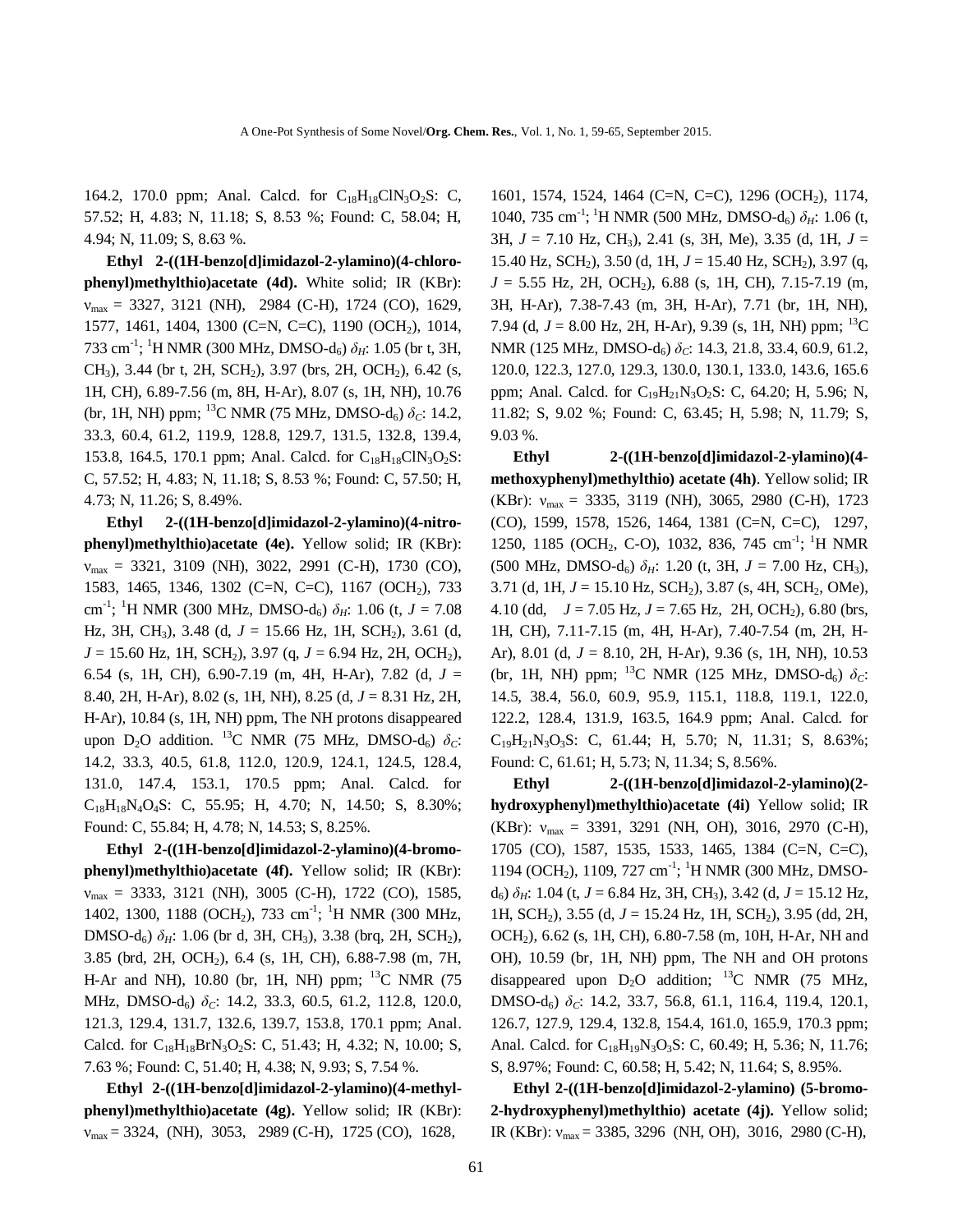1708 (CO), 1601, 1569, 1462, 1409, 1374, 1311 (C=N, C=C), 1282, 1243, 1191 (C-O, OCH<sub>2</sub>), 1092, 1020, 816 (C-Br), 742 cm<sup>-1</sup>; <sup>1</sup>H NMR (500 MHz, DMSO-d<sub>6</sub>)  $\delta$ <sub>H</sub>: 1.07 (t, *J* = 7.10 Hz, 3H, CH<sub>3</sub>), 3.42 (d, *J* = 15.23 Hz, 1H, SCH<sub>2</sub>), 3.54 (d, *J* = 15.35 Hz, 1H, SCH2), 4.00 (m, 2H, OCH2), 6.80 (s, 1H, CH), 6.89-6.92 (m, 2H, H-Ar), 7.16-7.20 (m, 3H, H-Ar), 7.54-7.69 (m, 4H, H-Ar, NH and OH), 10.71 (br, 1H, NH) ppm; <sup>13</sup>C NMR (125 MHz, DMSO-d6) *δC*: 14.2, 33.6, 56.0, 61.1, 110.5, 118.5, 119.7, 120.1, 127.1, 128.3, 128.8, 129.4, 131.8, 140.2, 153.8, 170.3 ppm; Anal. Calcd. for  $C_{18}H_{18}BrN_3O_3S$ : C, 49.55; H, 4.16; Br, 18.31; N, 9.63; S, 7.35%; Found: C, 49.30; H, 4.14; N, 9.60; S, 7.37%.

#### **RESULTS AND DISCUSSION**

First, nano-Copper Y-Zeolite (NCZ) was prepared in our laboratory by the use of previously reported ultrasoundassisted procedure (31,34). The CuY zeolites were initially produced under ultrasound to obtain nano-size. The scanning electron microscopy (SEM) image of the CuY zeolite nano-particles is shown in (Fig. 1). The particle size was mainly about 139 nm.

Then, to evaluate the synthetic potential of the proposed procedure and to optimize the amounts of catalyst and reaction conditions, the reaction of 2-amino benzimidazole, 4-nitrobenzaldehyde and ethyl 2-mercaptoacetate was examined as a model in different solvents and in the presence of various W% of NCZ as a catalyst at room temperature (Table 1).

As can be seen from Table 1, the best result was obtained when the reaction was carried out in the presence of 10W% of NCZ in ethanol as a solvent (Table 1, Entry 3). Encouraged by the above results and the development and generality of this simple method, we synthesized several ethyl 2-((1*H*-benzo[*d*]imidazol-2-ylamino)(Aryl) methylthio)acetates **4a-j**. This reaction was carried out with employing of 2-amino benzimidazole (**1**), ethyl 2 mercaptoacetate (**3**) and corresponding aromatic aldehyde bearing electron-withdrawing groups or electron-donating groups **2a-j** in ethanol at room temperature (Scheme 1).

The results are summarized in Table 2. The yields of reactions using this practical procedure for preparation of products **4a-j** are quite fair, the workup is very simple, amount of consumer catalyst is low, and reaction times are



**Fig. 1.** The SEM photograph of the CuY zeolite nano particles.

short. On the other hand, the reaction of 4 nitrobenzaldehyde, 2-amino benzimidazole, and ethyl 2 mercaptoacetate with Cu-Y Zeolite as a catalyst was also examined under the same experimental conditions. The results obtained were compared with the ones obtained using nano Cu-Y Zeolite as a catalyst which showed the NCZ catalyst was a fairly good catalyst for this reaction.

For investigation of the reusable and recycling of the catalyst, we stirred a mixture of *p*-nitrobenzaldehyde (1 mmol), 2-amino benzimidazole (1 mmol) and ethyl 2 mercaptoacetate (1.2 mmol) in the presence of nano-CuY Zeolite (10W%) at room temperature for 35 min. After completion of the reaction, the catalyst was separated through simple filtration, recovered by refluxing in ethanol for 8 h and dried at oven to 100 °C and reused in subsequent reactions with a small decrease in activity even after the fifth run (Table 3).

The structure of the products was assigned using the spectroscopic data. In the IR spectra of compounds, the two sharp bonds at the region between  $3109-3391$  cm<sup>-1</sup> and a strong bond at the region between  $1705-1730$  cm<sup>-1</sup> are attributed to the vibrations of two NH groups and C=O group of ester, respectively. In the  $H$  NMR spectra, the singlet signal at the range of 9.39-10.84 ppm is due to the resonance of the NH proton of benzimidazole ring. The  $^{13}$ C NMR spectra of compounds **4a-j** showed signals between 14.2-61.8 and 109.0-165.9 ppm caused by the resonance of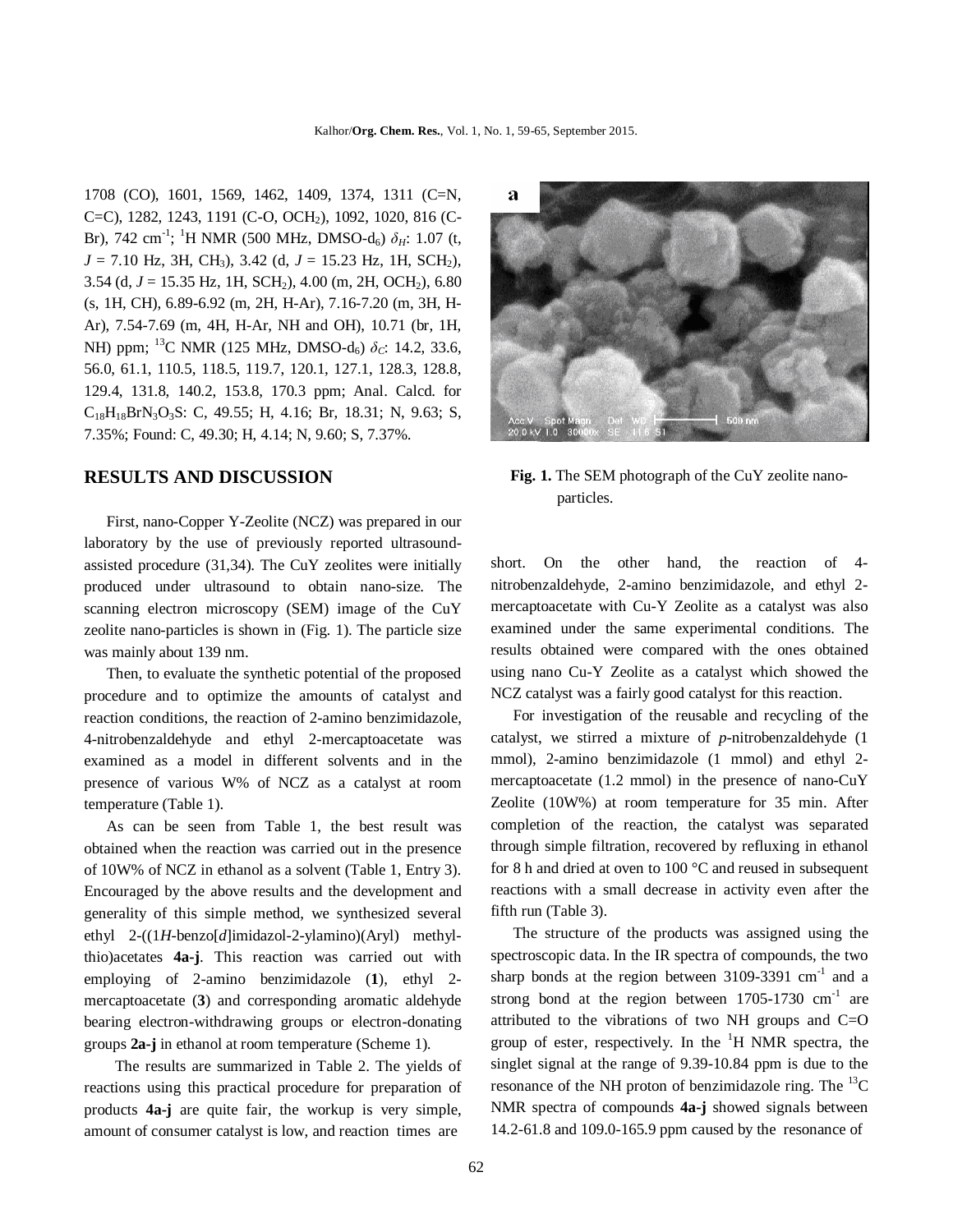A One-Pot Synthesis of Some Novel/**Org. Chem. Res.**, Vol. 1, No. 1, 59-65, September 2015.

 **Table 1.** Optimization of the Reaction Conditions for Preparation of Compounds **4e** Using Different Amounts of Nano-CuY Zeolite Catalyst and Different Solvents at Room Temperature

| Entry | Catalyst loading | Solvent     | Time  | Yield             |
|-------|------------------|-------------|-------|-------------------|
|       | $(W\%)$          |             | (min) | $(\%)^{\text{a}}$ |
|       | $\overline{2}$   | <b>EtOH</b> | 100   | 50                |
| 2     | 5                | <b>EtOH</b> | 85    | 71                |
| 3     | 10               | EtOH        | 35    | 87                |
| 4     | 15               | <b>EtOH</b> | 60    | 61                |
| 5     | 10               | <b>DMF</b>  | 60    | 72                |
| 6     | 10               | MeCN        | 85    | 52                |
| 7     | 10               | $CH_2Cl_2$  | 90    | 35                |
| 8     | 10               | Toluene     | 120   | 15                |

a a shekarar 1992 a shekarar 1993 a tsart Isolated yield.



*Scheme 1.*The synthetic pathway of compounds **4a-j**

 **Table 2.** Synthesis of Ethyl 2-((1*H*-benzo[*d*]imidazol-2-ylamino) (Aryl) Methylthio) Acetates, **4a-j** in the Presence of NCZ Catalyst

| Entry          | R           | Product        | Time<br>(min) | M.P.<br>$({}^{\circ}C)^{a}$ | Yield<br>$(\%)^{\text{b}}$ |
|----------------|-------------|----------------|---------------|-----------------------------|----------------------------|
|                | H           | 4a             | 40            | 132                         | 81                         |
| $\mathfrak{D}$ | $2-C1$      | 4 <sub>b</sub> | 35            | $164 - 166 (165)^c$         | 89                         |
| 3              | $3-C1$      | 4c             | 25            | 133                         | 75                         |
| 4              | $4-C1$      | 4d             | 25            | 182 (184-187)               | 80                         |
| 5              | $4-NO2$     | 4e             | 35            | 188-190 (196-198)           | 87                         |
| 6              | $4-Br$      | 4f             | 38            | 210 (216-219)               | 79                         |
|                | $4-Me$      | 4g             | 25            | 173-174                     | 83                         |
| 8              | 4-OMe       | 4 <sub>h</sub> | 30            | 175-177                     | 82                         |
| 9              | $2-OH$      | 4i             | 40            | 193 (191-194)               | 85                         |
| 10             | $5-Pr-2-OH$ | 4j             | 37            | 226                         | 88                         |

<sup>a</sup>Melting points are not corrected. <sup>b</sup>Isolated yield. <sup>c</sup>Melting points in bracketed are reported in our previous article [33].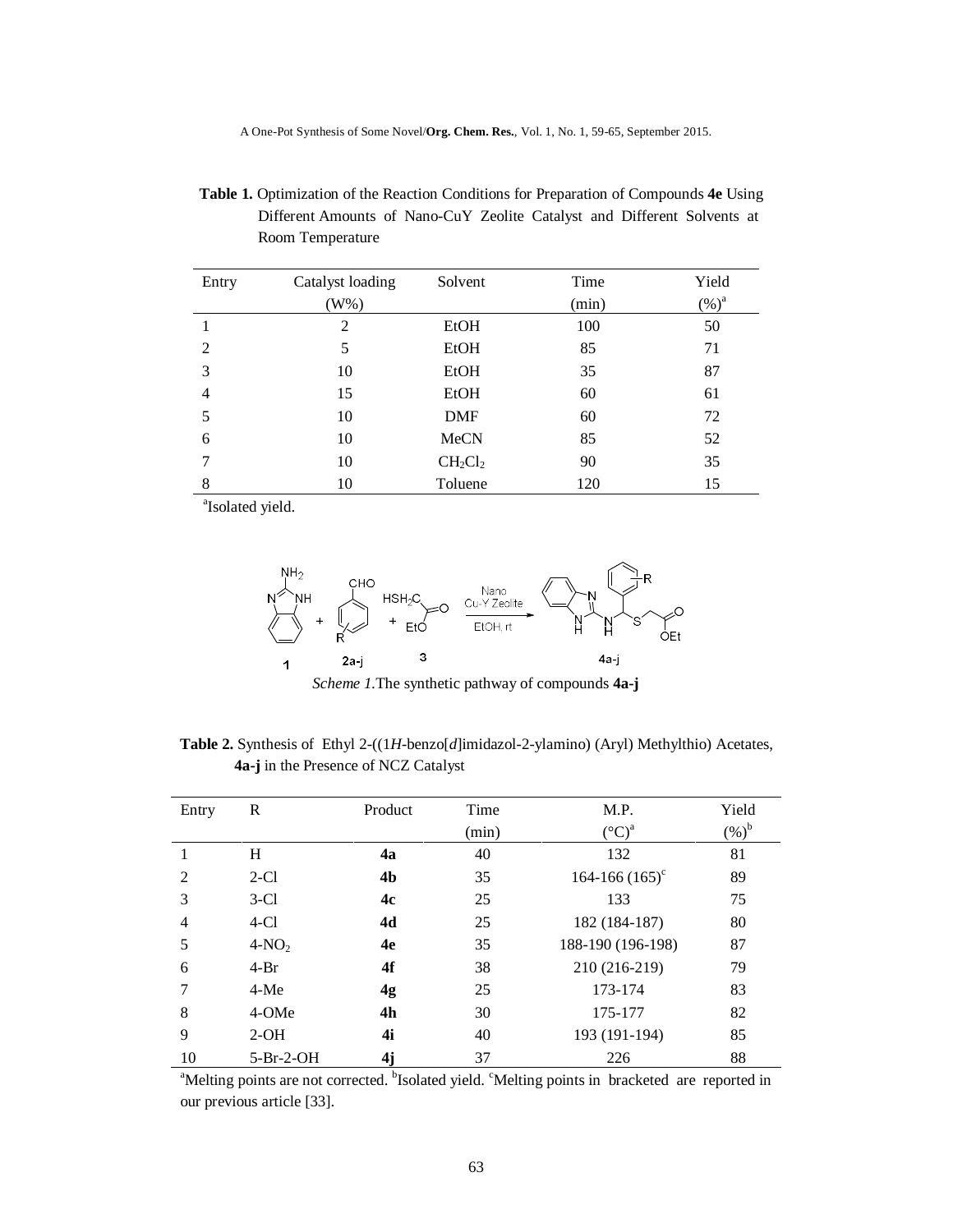**Table 3.** Catalyst Recovery Study in the Multi component Reaction of *p*-Nitro benzaldehyde, 2-Amino Benzimidazole, and Ethyl 2- Mercaptoacetate in the Presence of Nano-CuY Zeolite (10 W%)

| Entry | Time  | Yield    |
|-------|-------|----------|
|       | (min) | $(\%)^a$ |
|       | 35    | 87       |
| 2     | 35    | 84       |
| 3     | 40    | 80       |
| 4     | 40    | 77       |
| 5     | 65    | 72       |

a Isolated yields.

aliphatic and aromatic aryl carbons. The appearance of signals at the region between 164.9-170.5 ppm attributed to the carbon resonance of the C=O group of ester is in support of the expected structures. The other signals were observed at the expected regions.

## **CONCLUSIONS**

In conclusion, we have demonstrated a new procedure for synthesis of ethyl 2-((1*H*-benzo[*d*]imidazol-2-ylamino) (Aryl)methylthio) acetates from the multicomponent reaction of *p*-nitrobenzaldehyde, 2-amino benzimidazole, and ethyl 2-mercaptoacetate using nano-CuY Zeolite as a catalyst in ethanol at room temperature. The attractive features of this method are good conversion, reusability of catalyst, and easy work-up, making it a useful procedure for the synthesis of benzimidazole derivatives.

## **ACKNOWLEDGEMENTS**

I am grateful for the research commute of Chemistry Department of Payame Noor University for providing of financial and technical supports of this work.

#### **REFERENCES**

[1] I. Ugi, A. Dömling, W. Hörl, Endeavour 18 (1994) 115.

- [2] L.F. Tietze, Chem. Rev. 96 (1996) 115.
- [3] G. Balme, E. Bossharth, N. Monteiro, Eur. J. Org. Chem. (2003) 4101.
- [4] J. Zhu, H. Bienayme, Multicomponent Reactions, Wiley-VCH, Weinheim, 2005.
- [5] For a Special Issue on MCRs, See Tetrahedron 61 (2005) 11299.
- [6] J.C. Menendez, Synthesis (2006) 2624.
- [7] M. Plunkett, J.A. Ellman, Sci. Am. 276 (1997) 68.
- [8] L.F. Tietze, A. Modi, Med. Res. Rev. 20 (2000) 304.
- [9] L. Weber, Drug Discov. Today 7 (2002) 143.
- [10] T. Roth, M.L. Morningstar, P.L. Boyer, S.H. Hughes, J.R.W. Buckheit, C.J. Michejda, J. Med. Chem. 40 (1997) 4199.
- [11] M. Andrzejewska, L.Y. Mulia, R.C. Rivera, A. Tapia, L. Vilpo, Z. Kazimiereczuk, Eur. J. Med. Chem. 37 (2002) 973.
- [12] P.L. Beaulieu, M. Bös, Y. Bousquet, G. Fazal, J. Gauthier, J. Gillard, S. Goulet, S. Laplante, M.-A. Poupart, S. Lefebvre, G. Mckerche, C. Pellerin, V. Austel, G. Kukolj, Bioorg. Med. Chem. Lett. 14 (2004) 119.
- [13] M.M. Ramla, A.M. Omar, H. Tokudo, I.H. El-Diwoni, Bioorg. Med. Chem. 15 (2007) 6489.
- [14] H. Göker, S. Özden, S. Yıldız, D.W. Boykin, Eur. J. Med. Chem. 40 (2005) 1062.
- [15] G.P. Clemons, H.D. Sisler, Pestic. Biochem. Physiol. 1 (1971) 32.
- [16] A. Mobinikhaledi, N. Foroughifar, M. Kalhor, M. Mirabolfathy, J. Heterocycl. Chem. 47 (2010) 77.
- [17] R.A. Sheldon, R.S. Downing, Appl. Catal. A 189 (1999) 163.
- [18] L. Bournay, D. Casanave, B. Delfort, G. Hillion, J.A. Chodorge, Catal. Today 106 (2005) 190.
- [19] Y.X. Yang, R.K. Singh, P.A. Webley, Adsorption 14 (2008) 265274.
- [20] G. Centi, L. Dall'Olio, S. Perathoner, P. Generali, Ind. Eng. Chem. Res. 39 (2000) 131.
- [21] M. Salavati-Niasari, Trans. Met. Chem. 32 (2007) 1.
- [22] X.-J. Tang, J.-H. Fei, Z.-Y. Hou, X.-M. Zheng, H. Lou, Energy Fuels 22 (2008) 2877.
- [23] M. Zendehdel, H. Khanmohamadi, M. Mokhtari, J. Chin. Chem. Soc. 57 (2010) 205.
- [24] J.M. Thomas, C.R.A. Catlow, Prog. Inorg. Chem. 35